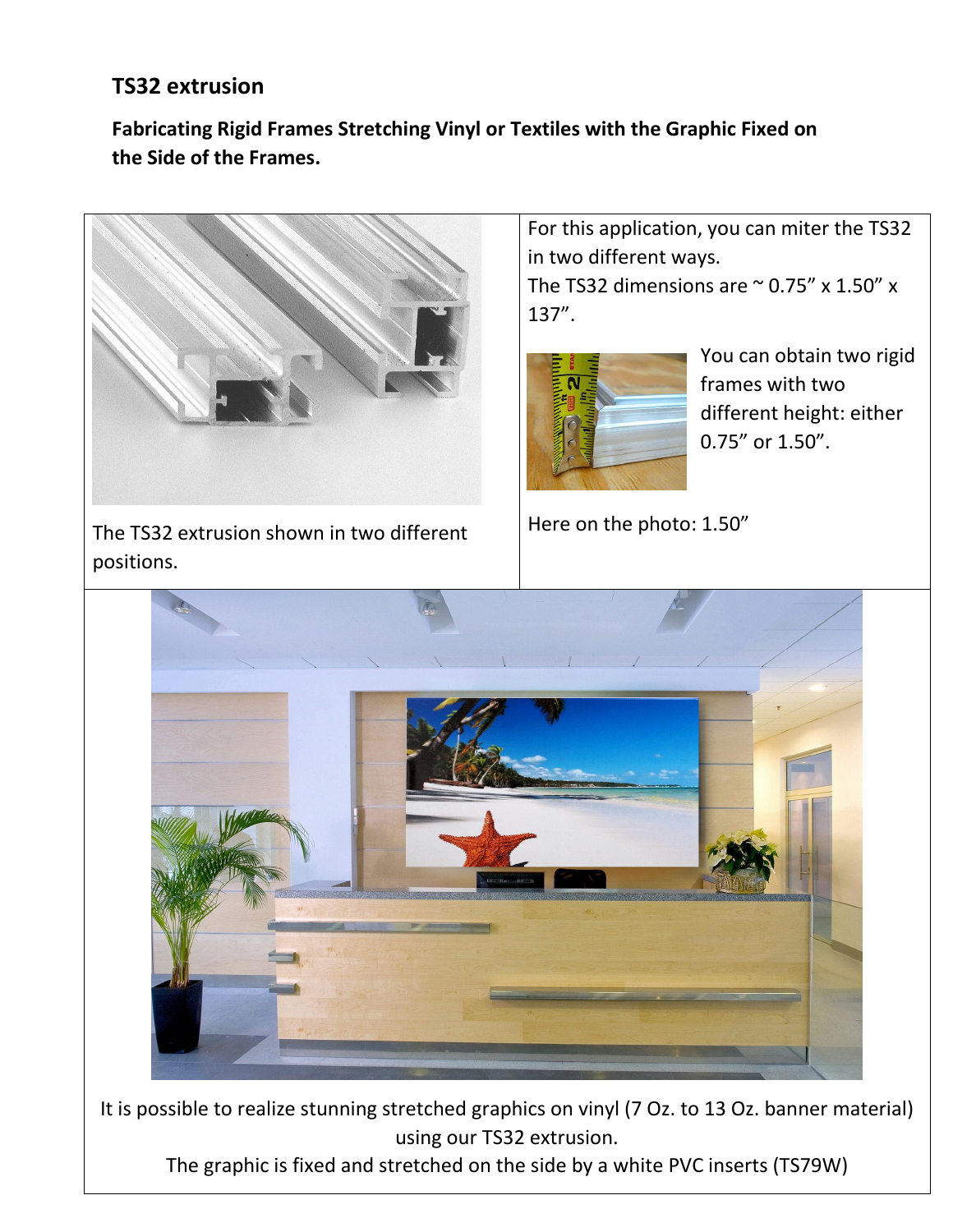|                                                                                                    | The steel brackets have been successfully<br>used by some of our clients to realize rigid<br>frames           |
|----------------------------------------------------------------------------------------------------|---------------------------------------------------------------------------------------------------------------|
|                                                                                                    | Rigid frames with sides less than 11.4',<br>secured by 4" steel corner with set screws<br>fixed by Allen key. |
|                                                                                                    | For dimensions larger than 7' a<br>reinforcement will be added.                                               |
| TS32 extrusions + corner + Allen key and set<br>screws. Show corner + Allen key and set<br>screws. |                                                                                                               |
|                                                                                                    | Steel corner inserted on one side of TS332                                                                    |
|                                                                                                    | Now inserted on both sides of the TS32<br>frame corner.                                                       |
|                                                                                                    | Securing the corner in the TS32 using set<br>screws and Allen key.                                            |
|                                                                                                    |                                                                                                               |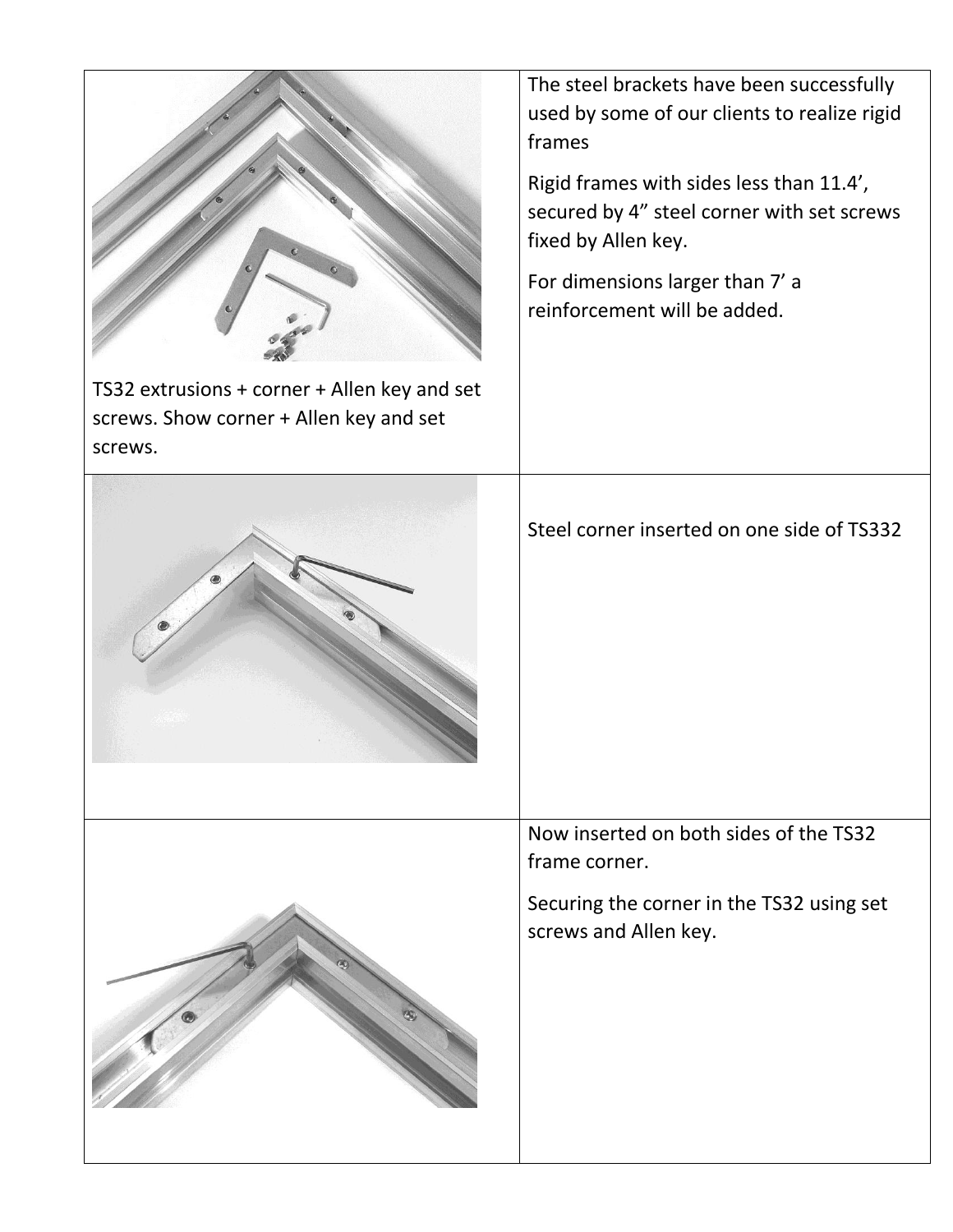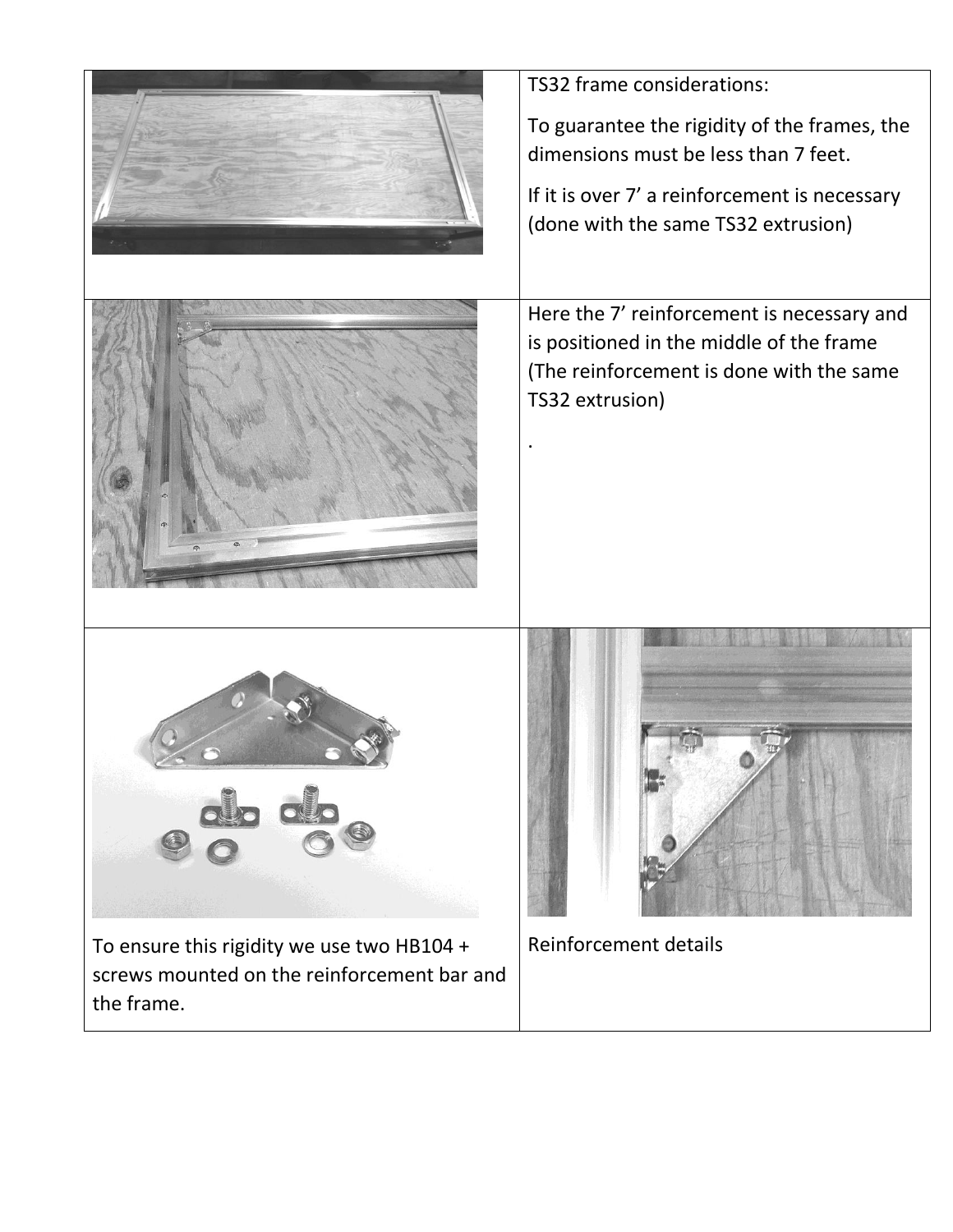

We used small PVC insert segments to maintain the graphic, before replacing it by longer inserts. This step is mandatory to get the best results.



The insert (Here a white TS79W) must be cut at 45 Degrees to perfectly fit in the corner.



Detail of the junction of two white inserts in the corner.



The frame is now fabricated and ready to be hung using small brackets or "L" screws inserted in the extrusion channel.